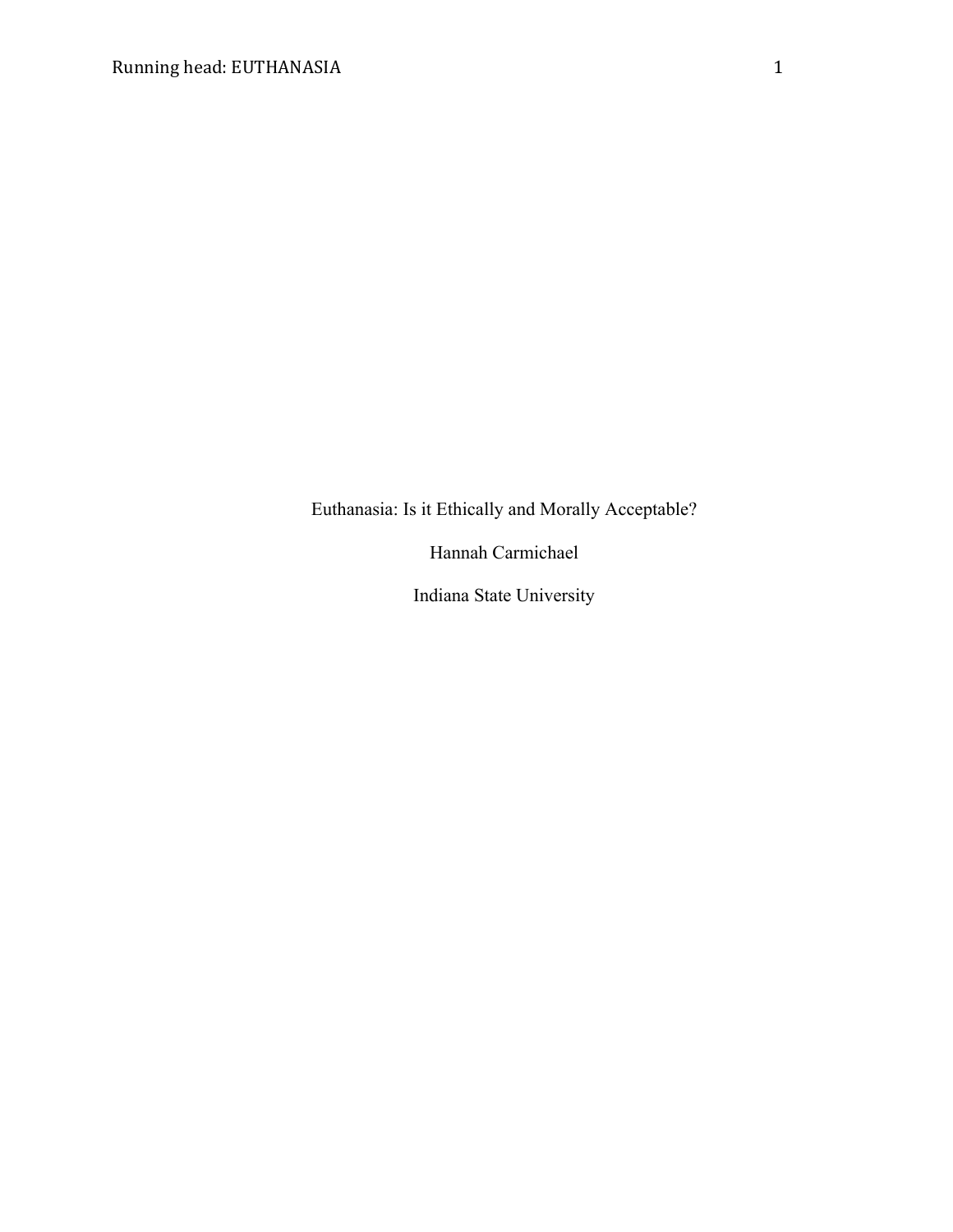# Abstract

All over the world, there is discussion being made about euthanasia and if it is ethically and morally acceptable. The opinions are different from state to state and country to country. These differences in opinions evolve from different religions, political forces, generations, genders, and social classes. Through literature review, an overview of euthanasia, along with the ethical dilemmas, the laws regarding euthanasia, and the financial outcomes of euthanasia will be presented. Findings suggest that there may never be a definitive answer to the ethics of euthanasia, but more discussion and research can lead to a more understanding of the positive and negative outcomes of euthanasia, which can ultimately lead to the legalization of euthanasia and allowing the terminally ill patients to decide their fate.

Keywords: Euthanasia, terminally ill, ethics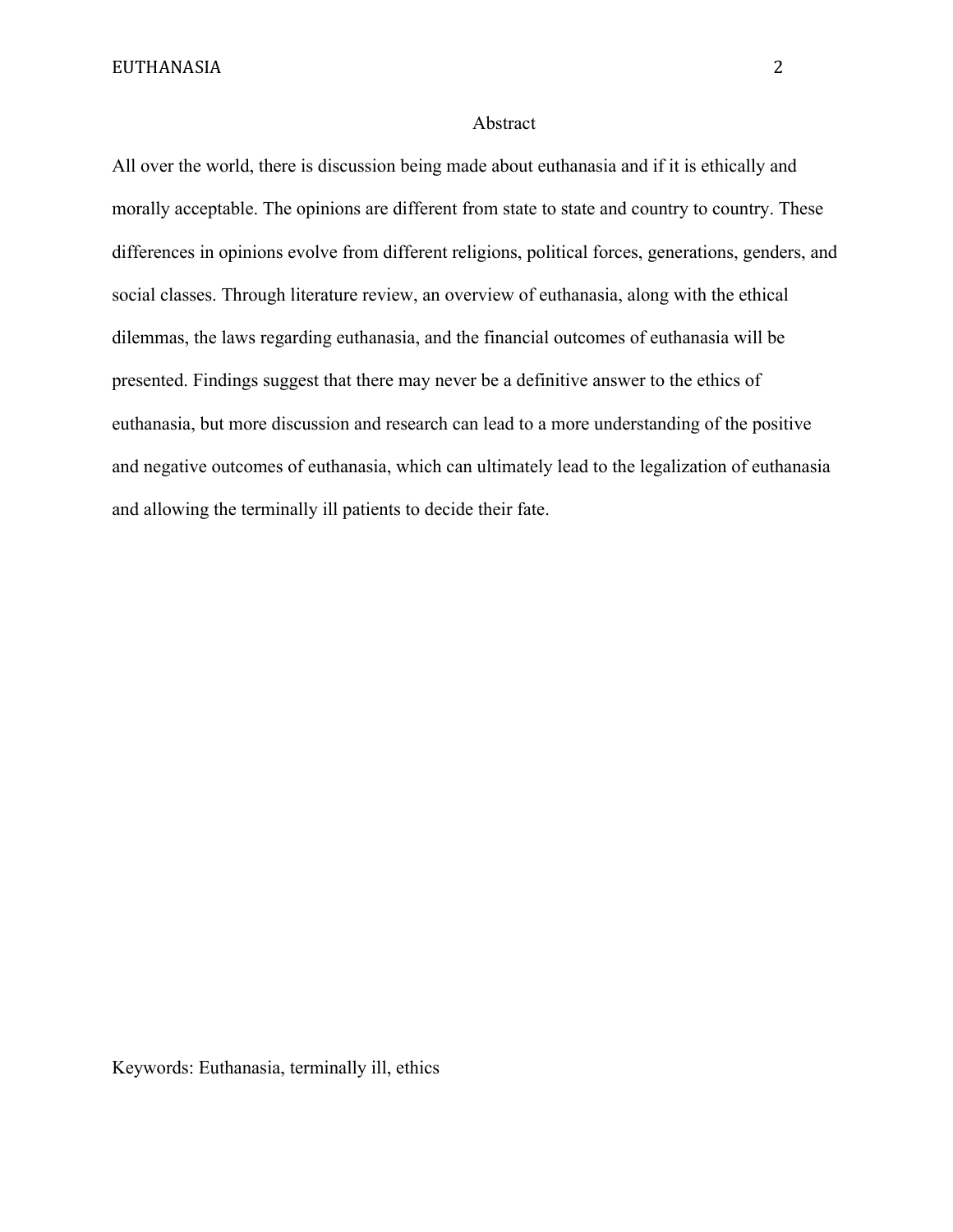Euthanasia: Is it Ethically and Morally Acceptable?

According to Euthanasia and Assisted Suicide (2015), since the legalization of euthanasia in Oregon in 1997 and the year 2012, there have been roughly 1,050 patients prescribed lethal prescriptions and 673 have gone through with the process in Oregon. Euthanasia is a topic of much discussion and controversy in today's society. Not only is it being discussed within America, but also there are countries all over the world that are researching euthanasia and its positive and negative outcomes. Typically, the view of the world seen by most people is that life is to be protected and saved at all costs. Some of the younger generations even live by the *YOLO*  expression, meaning *you only live once.* This means that people should live each day to the fullest, because nobody knows when his or her last day could possibly be. With respect to that lifestyle, what if one knows when his or her last day is? Is it ethically and morally correct to allow people to kill themselves based on a terminal illness, or is this suicide?

Like mostly everything in life, there are multiple views of euthanasia. There are those who would say that euthanasia is considered suicide and that it is unethical and immoral. They would say that any life is better than no life at all. Along with that, some believe that life is to be preserved at all costs; no matter the condition the person may be in and no matter the lifestyle the person may live (Rich, 1997). On the opposing end, as discussed by Rich (1997), others are more pro-choice and think that if one would like to end his or her life then he or she should have to ability to make that decision, if capable of making such decisions. These people might note that dying with dignity shows more respect for life rather than suffering through each day (Rich, 1997).

Another dilemma with euthanasia is that with *Do Not Resuscitate* (DNR) orders. Are DNR's the same as euthanasia? According to Ozcelik, Tekir, Samancioglu, Fadiloglu, and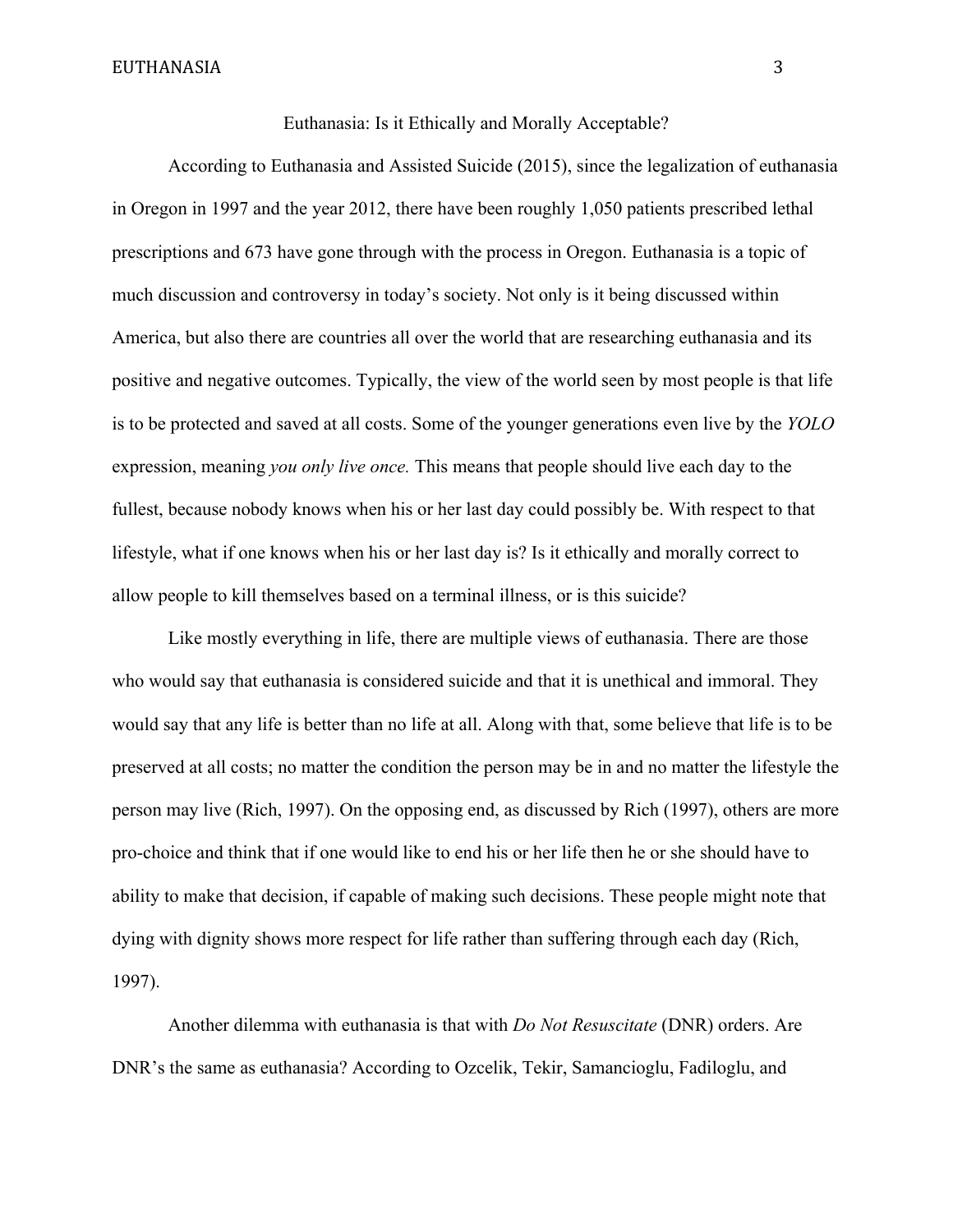Ozkara (2014) euthanasia is the "ending of a patient's life according to certain principles and under circumstances, where medicine cannot cure or provide a life of acceptable quality" (p. 94). A DNR is a form of advanced directive that would tell the healthcare team if the patient wishes to undergo life-saving actions if the patient were to stop breathing or if the patient's heart were to stop. So, is ordering a DNR a form of euthanasia? Ozcelik et al. (2014) explains that there are two types of euthanasia, passive and active. Passive euthanasia is when the healthcare providers do not do "anything to prolong a patient's life (Rich, 2014, p. 4). With Rich's (2014) definition of passive euthanasia, a DNR order could potentially be viewed as euthanasia to some. On the other hand, active euthanasia, as explained by Ozcelik et al. (2014), is when a physician orders a lethal dose or agent to cause death of the individual. There is a fine line to what is accepted and what is not, but where that line is drawn depends on the location and the legislation regarding the issue.

According to Emanuel (1994), debates regarding euthanasia began with ancient Greece and Rome after the development of ether for anesthetic use. As explained by Emanuel (1994), it is said that there is debate on the use of "anesthetics and morphine to intentionally end a patient's life" (p. 793). With this debate as the forefront for euthanasia, more debates began throughout the United States and still continue today. In recent news, in April of 2014, a 29 year-old woman, Brittany Maynard, was diagnosed with terminal brain cancer and was given six months to live (Firger, 2015). With her brain cancer, her health would continue to deteriorate until the point of incapacitation and death, and she explained that it would be a terrible way to die (Firger, 2015). That is when she decided that euthanasia should be a choice of all terminally ill individuals and not the decision of the government or physician and decided to act on it. Maynard moved from California to Oregon to take her life in her own hands and to be covered under Oregon's aid-in-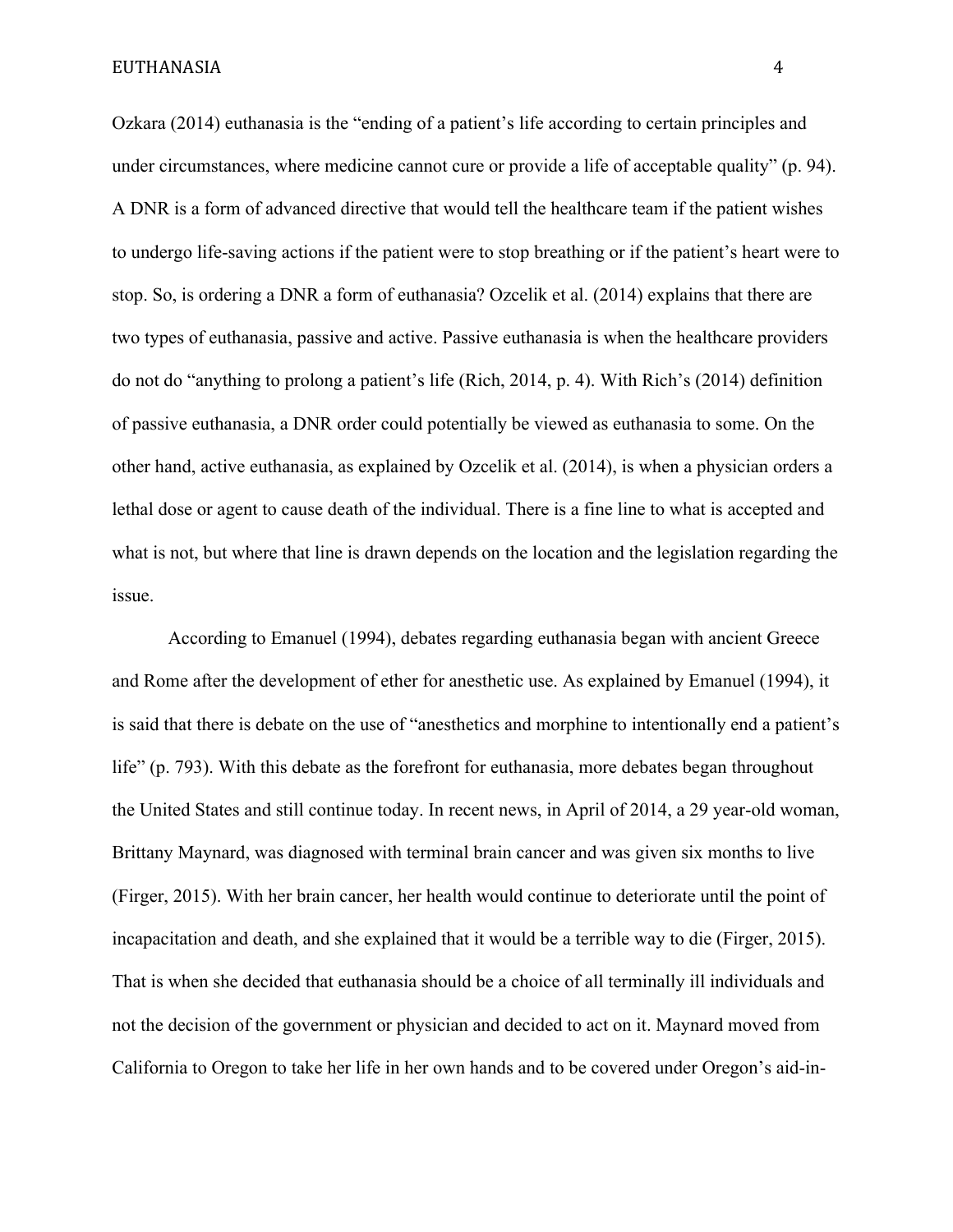dying law (Firger, 2015). She also began to campaign to raise awareness for euthanasia and work to get the 45 states that do not allow euthanasia to rethink the process and the laws forbidding it (Firger, 2015). Therefore, euthanasia is relevant because it was not only a subject for debate in ancient Greece and Rome, but is still a subject for debate today.

Overall, the goal of this paper is to break down the elements of euthanasia and determine the ethical dilemmas regarding euthanasia. It is necessary to understand the perspective of both parties—for and against—when determining whether or not euthanasia should be legal to individuals diagnosed with terminal illnesses. This paper will evaluate both the positive and negative outcomes of euthanasia to determine the ethical dilemmas that are associated with this touchy subject. It will also look at the laws regarding euthanasia, along with the process it takes to gain legalization of euthanasia. Lastly, the financial and overall emotional outcomes of euthanasia will be examined.

In order to gain insight on information about the ethical dilemmas, the laws and process, societal and political forces, and financial consequences of euthanasia, it is necessary to look at what is currently being published about the subject. It is also important to assess how healthcare teams, the physicians, nurse, nurse assistants, and many others, view the subject of euthanasia and how they treat situations that involve it. Do individuals have the autonomy to choose whether they want to live or die? How can euthanasia affect our society?

### **Ethical Dilemmas of Euthanasia**

When it comes to euthanasia, there is much controversy. Is euthanasia suicide, and, ethically, is suicide wrong in *all* instances? Should the individual choose the date of his or her death if he or she is terminally ill? Many would say that it is ethically and morally wrong to allow a physician to prescribe a lethal dose of medication or a lethal agent to knowingly cause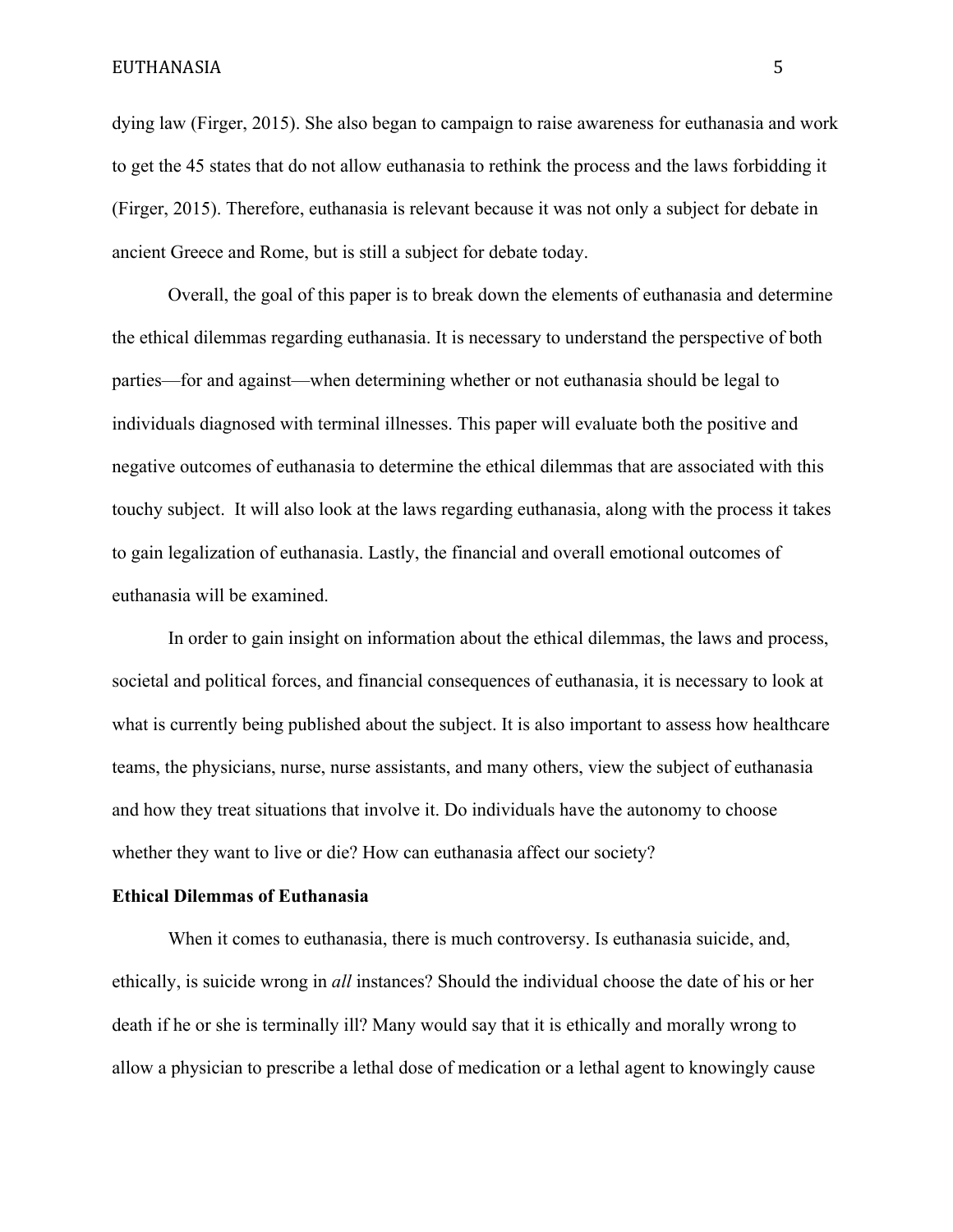one's death. Others disagree and believe it is an individual's right to choose whether he or she lives, also known as the patient right of autonomy, but who is correct? One way of viewing the ethical dilemmas of euthanasia is to view it from a religious point of view.

Gielen, Branden, and Broeckaert (2009) performed a study on the effects of religion and religious beliefs on the approval and likelihood of supporting and participating in euthanasia. As many would believe, Gielen et al. (2009) explain that "it can be assumed that religious and ideological convictions will influence the professional attitudes and practices of medical professionals," however, how does religion affect the general population (p. 303)? After researching the topic, Gielen et al. (2009) found that it is not always certain that religion plays a role in the approval and support of euthanasia, but overall, the consensus was that believers were more prone to having more positive attitudes towards euthanasia than those who are nonbelievers. Along with that, it was found that "agonists, atheists, and Anglicans were most supportive of changes in the law on voluntary euthanasia and were most likely to be willing to be involved in the provision of voluntary euthanasia" (Gielen et al., 2009, p. 309). On the other side of religion, individuals of the Roman Catholic faith were found to generally be in opposition of euthanasia, while among the Christian denominations, Protestants and Anglicans were found to be the most supportive (Gielen et al., 2009).

In many religions, there are guidelines, codes, or commandments to live by. For example, Christians who follow the Bible, there is a list of Ten Commandments each Christian is supposed to follow and live by. One of the Ten Commandments is "Thou shall not murder" (Baker et al., 2008, p. 74). According to Torr (2000), Christians also believe that "life is a gift from God. Human life, taking God as its image and likeness, has a special worth or dignity" (p. 31). Some Christians, according to Torr (2000), have the belief that suffering before death is one's passage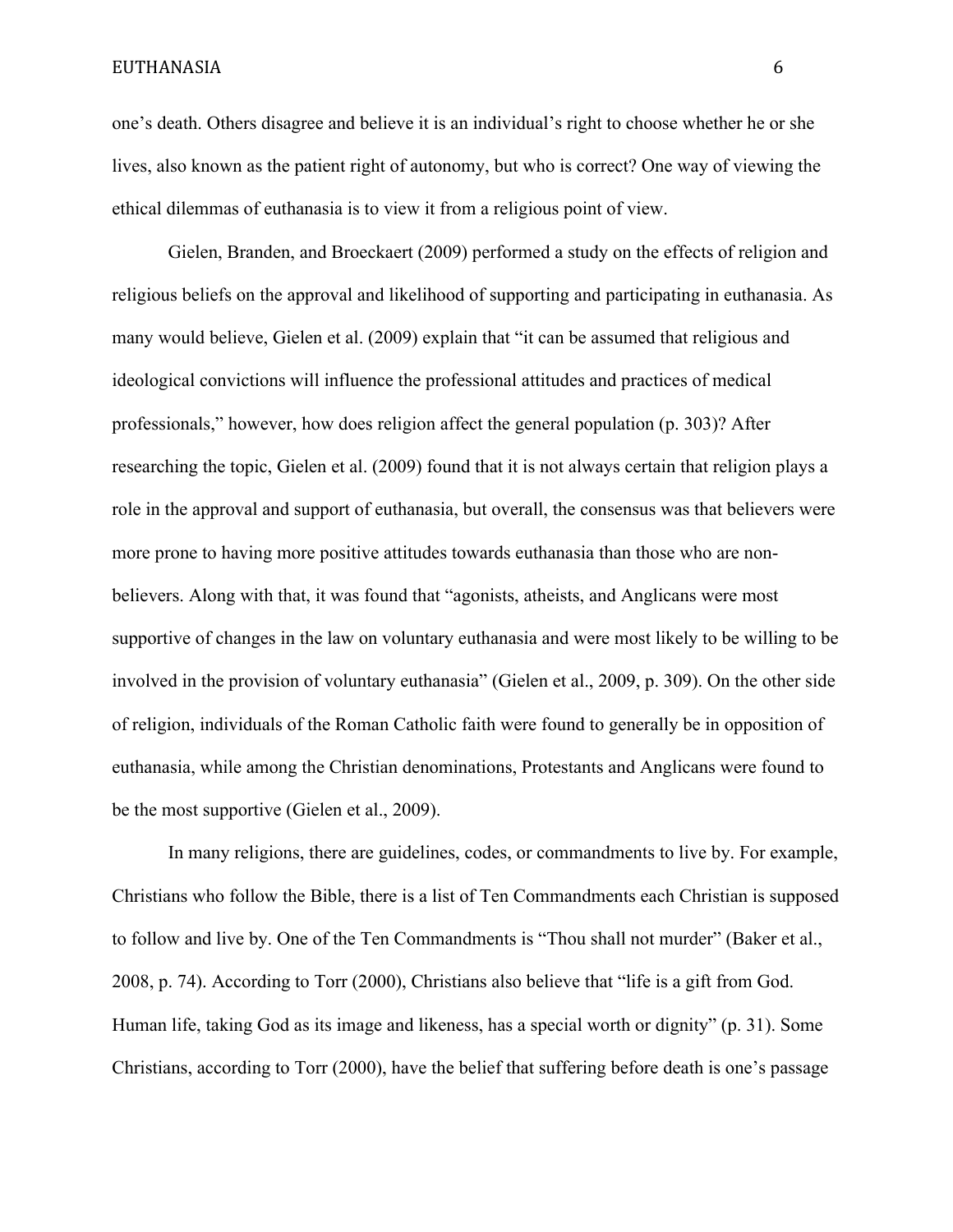into heaven, just like Jesus Christ suffered on the cross before he was able to enter heaven and meet God (p. 21-22). They also believe that God is the only one able to take away one's life and that physicians should not be able to have that power (Torr, 2000, p. 22). If Christians believe that they are made from the likeness of God and God alone has the power to give and take life, then how can they support the euthanization of God's people? With that being said, it should be safe to say that Christians should be generally against euthanasia since it is the basic *killing* of another, but what Gielen et al. (2009) found was that there was not an overwhelmingly number of Christians that were against euthanasia. As a whole, Christians were more likely to be against euthanasia, but not as many were against it as expected (Gielen et al., 2009).

A second aspect of religion that can hinder one's support for euthanasia is the belief in a higher being; one that has the power over all and has already sealed one's destiny. Most religions have a higher being or a god they worship and obey. Also, most believe that this higher being has control over the outcomes of life and decisions made. For example, the followers of the Hindu religion believe in karma and that one is punished or rewarded for the actions and decisions made in life. They believe that the pain and suffering that one experiences is purification and cleansing of the body before the next life, and those that aid in euthanasia obtain and take on the remaining karmas of the individual (Firth, 2005). Firth (2005) further discusses that "Hindu ethics on the whole come out strongly against euthanasia;" therefore, if a Hindu follower were to be diagnosed with a terminal illness, he or she would believe that he or she deserves to suffer through the pain and would be against euthanasia (p. 683-684).

Another ethical dilemma with euthanasia is that there is an extremely fine line of what is and what is not euthanasia. Should the practice of euthanasia be allowed to be performed on anyone who wants to end his or her life or strictly reserved for individuals with terminal illnesses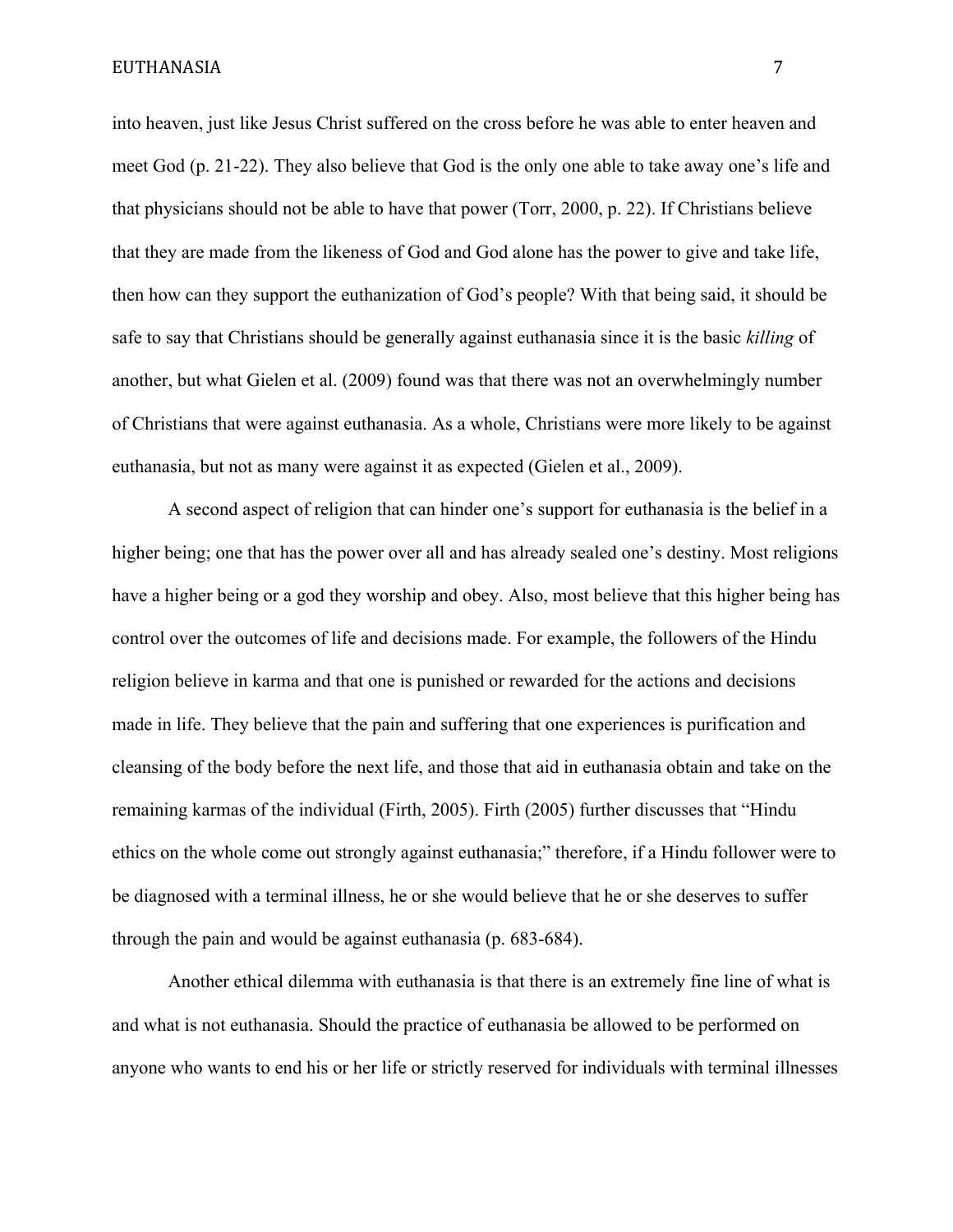and painful and extremely debilitating diseases or illnesses? Depending on the person, his or her beliefs, and his or her nature is how one would get an answer to these questions. In a hospital setting, specifically the Intensive Care Unit, one may be on a ventilator and receiving continuous enteral feedings through a nasogastric tube or a percutaneous endoscopic gastrostomy (PEG) tube and be at the end of life but able to sustain life only with these interventions. When a patient is in a condition as such, there is typically a family member or friend who is the durable power of attorney (POA) who makes decisions on behalf of the patient because the patient is unable to do so for him or herself. If the POA decides to withdraw from any interventions because the patient has no treatment options and is at the end of life, and the POA and healthcare team decide to terminally wean the patient, is that considered euthanasia? The patient is terminal because his or her life is being maintained with the assistance of machines, rather than being able to sustain life on his or her own. The patient is unable to make decisions because the state he or she is in, so the POA, who is chosen beforehand if possible, makes the decision to terminally wean the patient. The patient is extubated, taken off the ventilator, and is not given any more feedings or source of nutrition. He or she is then given palliative care to keep the patient comfortable while the patient deteriorates. The palliative care given is most often pain medication and sometimes sedation. Then, the patient is simply left to die. This is an issue of the difference between triggering death versus allowing death to come, so how is that any different than euthanasia? Terminal weans are a part of every intensive care unit and hospice care agency. Therefore, those who work in these types of situations are dealing with death and terminal patients almost on a daily basis. Do they aid in euthanasia? Some would say that they do. Especially when it is known that morphine is known to slow respirations and accelerate the death and dying process and morphine is the most widely used pain medication for terminal weans. If a nurse or a physician knows that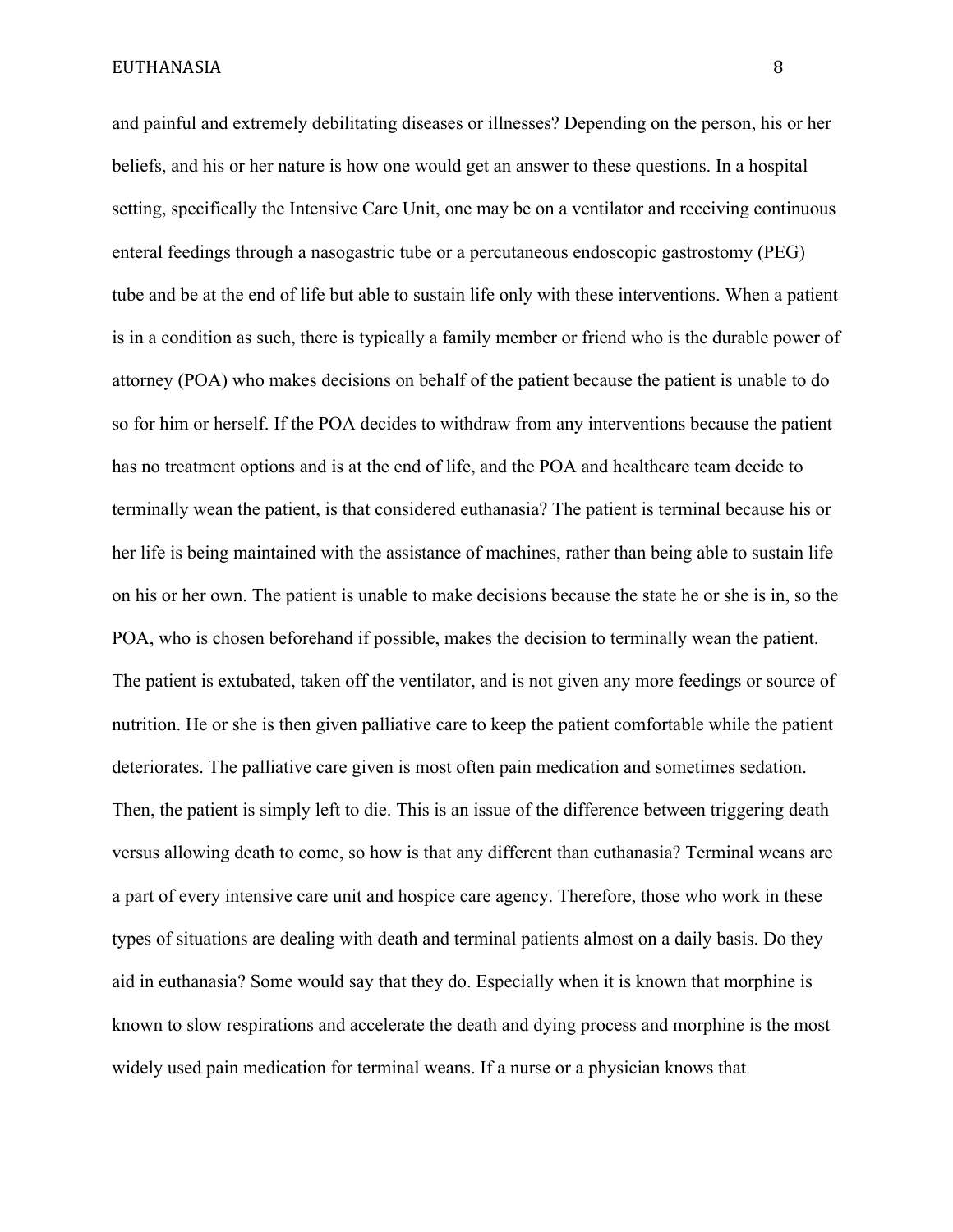administering morphine could potentially quicken the patient's death, why is it being prescribed? Is this not a physician aiding in causing a patient's death who is terminal; in other words, euthanasia? Euthanasia is definitely a controversial subject and open for interpretation and debate, but even though euthanasia is technically illegal in 45 of the 50 states in America, nurses and physicians all over aid in terminal weans, which can be interpreted as a form of euthanasia.

# **Laws Regarding Euthanasia**

When it comes to the laws and regulation of euthanasia, it all depends on where one is looking, because the laws are different everywhere one may go, whether it be within the United States or around the world in different countries. If one is looking within the United States, he or she would find that there are different laws depending on the state being questioned. There are currently five states in the United States that allow euthanasia. These states include Oregon, Washington, Montana, Vermont, and New Mexico (Firger, 2015). There are currently several states that are working towards legalizing euthanasia. A few of these states include California, Nevada, Utah, North Carolina, and Maine (Firger, 2015).

Ozcelik et al. (2014) explains that "some countries categorize euthanasia as a separate and independent crime, [and] voluntary euthanasia is categorized as a crime with extenuating circumstances in Germany, Italy, Switzerland, Poland, Denmark, Austria, Greece, Romania, Iceland, Uruguay, Norway, and Finland," while Belgium, the Netherlands, and Luxembourg have all legalized euthanasia (p. 94). Of the small number of countries where euthanasia is permitted, there are certain specifications and guidelines that must be followed to go through with the process to prevent abuse or misuse of the practice (Pereira, 2011). A few of the preventive measures taken to safeguard euthanasia are "explicit consent by the person requesting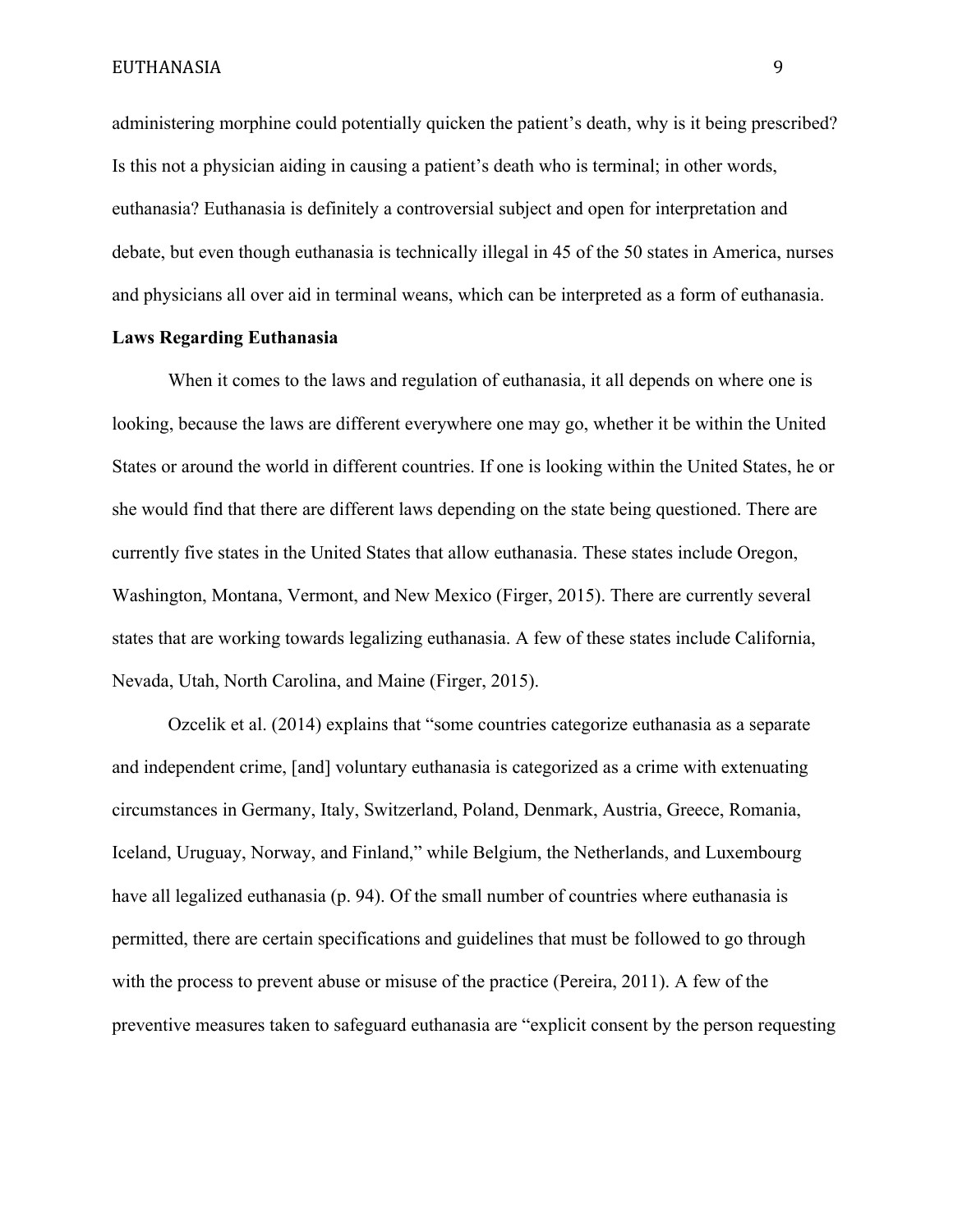euthanasia, mandatory reporting of all cases, administration only by physicians and a consultation by a second physician" (Pereira, 2011, p. e38).

As in any treatment or intervention, euthanasia has to be "voluntary, well-considered, informed, and persistent over time" and the individual giving consent must be able and competent to do so (Pereira, 2011, p. e39). To give consent, one must be competent, of legal age (18 years old in America) or be an emancipated minor, receive sufficient information to make an informed decision, and the consent should be given voluntarily rather than being coerced into giving consent (ATI, p. 53). Even though the jurisdiction explains that the individual must give informed consent, there are still several cases of euthanasia reported in which the patient did not provide consent. According to Pereira (2011), in the Netherlands, "for every five people euthanized, one is euthanized without having given explicit consent" (p. e39). In Belgium, physicians were questioned about the involuntary and the non-voluntary euthanized patients involuntary patients being those who are able to give consent but do not provide consent and non-voluntary consent patients being those unable to provide consent for health condition—and they explained that they were doing what was in the best interest of the patient or that it would be too difficult to explain it to the patient, so they simply did not receive consent. Therefore, despite the measures in place to prevent the misuse and abuse of euthanasia, physicians are finding loopholes and the judicial systems are becoming more tolerant with time (Pereira, 2011).

The process of making euthanasia legal is pretty similar to any other bill becoming a law. First, an individual or group must have an idea in place to make a bill. Anybody can propose a bill, but if he or she is not in the state House of Representatives, then he or she must contact one of his or her representatives and purpose the idea (Kids in the House). For example, as explained by Oregon Death With Dignity: A History, in the early 1990's, Frank Roberts, the Oregon state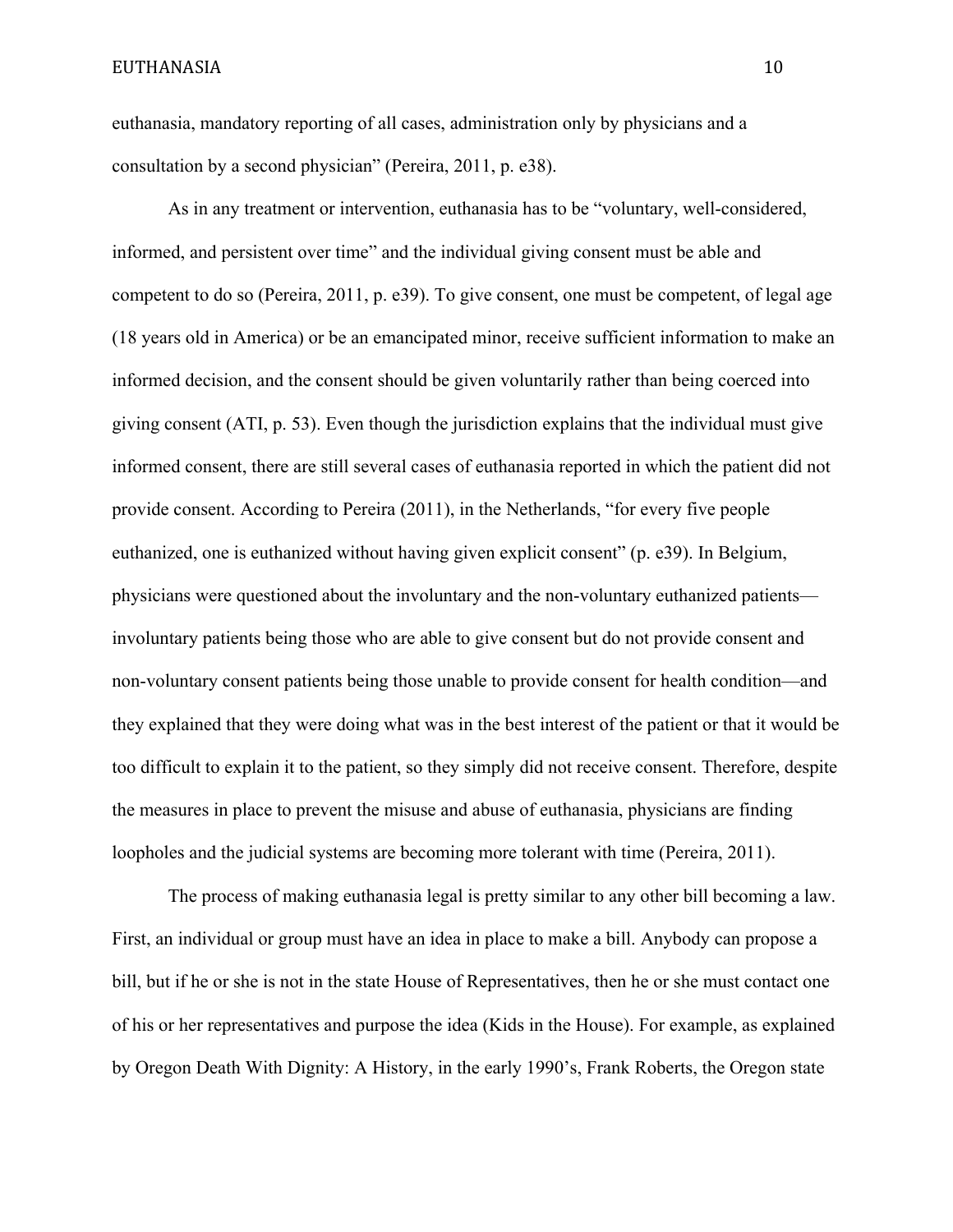Senator, had "introduced three Death with Dignity bills." When introduced, the bills are presented to the House of Representatives and then Speaker of the House would move the bill to one of the House standing committees (Kids in the House). The committee would research the bill and edit the bill until it was ready to go back to the House floor to be reported and debated upon (Kids in the House). The representatives discuss and debate the bill, deliberate on what they agree and disagree with, and make changes appropriately; then, the bill is ready to be voted on (Kids in the House). In Robert's attempts at Death with Dignity in the early 1990's, none of his three bills made it out of committee, but Roberts had essentially made the templates for the bill that still stands today (Oregon Death With Dignity: A History).

According to Kids in the House, when a bill a being voted on, for the bill to be passed in the House of Representatives, then there must be a majority of the representatives in favor of the bill. If the majority is in favor of the bill, then it is passed to the state's Senate for more discussions, edits, and ultimately voted on again, and if the Senate votes in favor of the bill, then that is when the bill goes to the governor (Kids in the House). He or she can either choose to sign and pass the bill, veto the bill and send it back to the House of Representatives, or pocket veto the bill. If the governor signs the bill, then it becomes a law and is enforced by the government; if the governor sends the bill back to the House of Representatives, then the representatives can go through the process again and edit and send it back through the process or they can put it to another vote (Kids in the House). If they obtain a simple majority vote in favor of the bill, then the bill becomes a law and is enforced by the government (Kids in the House). Lastly, Kids in the House explains that if the governor pocket vetoes the bill, and Congress is in session, the bill automatically becomes a law after ten days, and if Congress is not in session, then the bill does not become a law.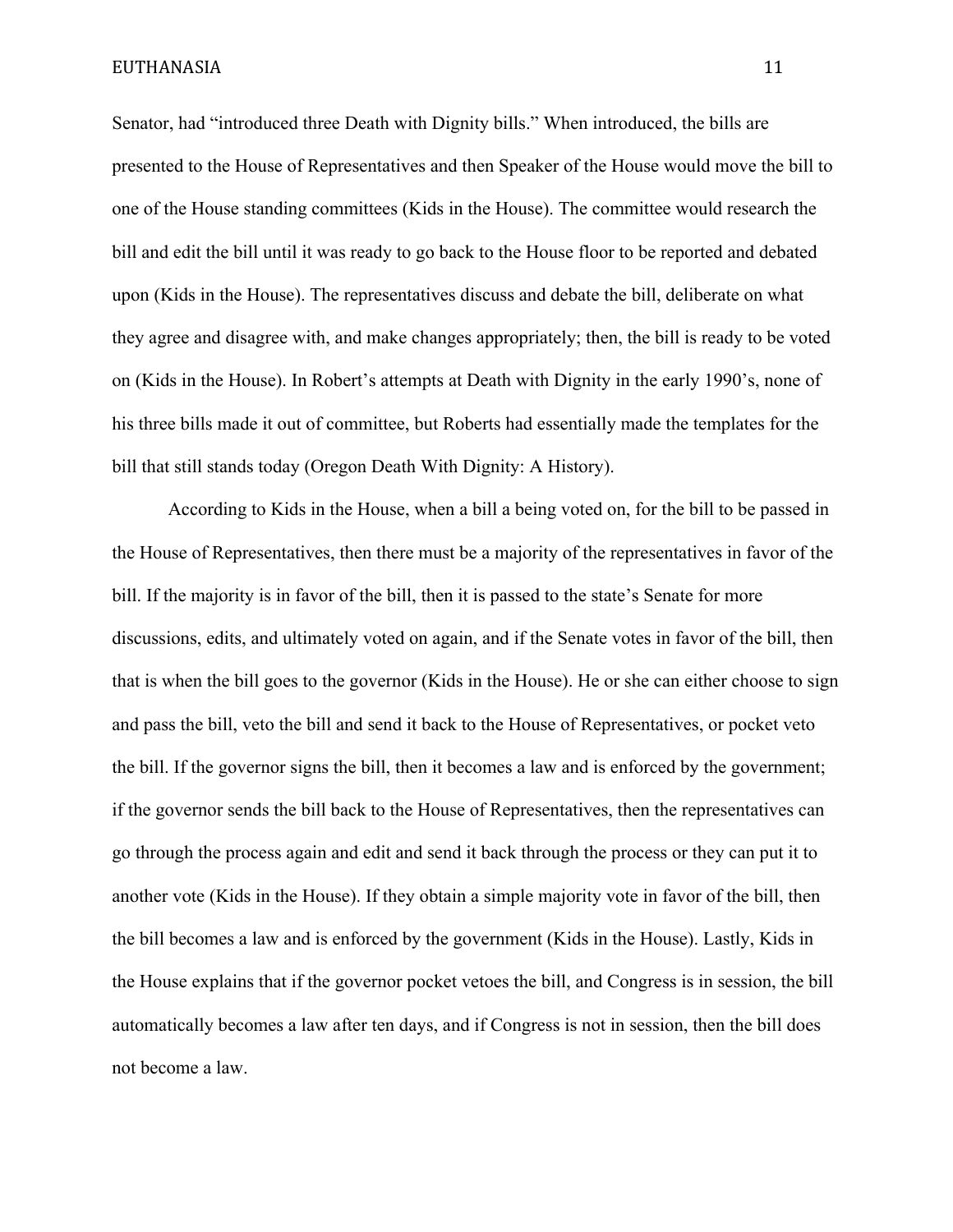Bills referring to the legalization of euthanasia have been presented in several states in the Unites States. A few have been approved, but others have presented the bills and have been turned down for their own reasons. It may be that a state is dominated by republicans, which will be explained later. Also, it may depend on the bill itself, the safeguards included, and who is voting on the bill. Next, the societal and political forces behind the support and disapproval of euthanasia will be discussed.

# **Societal and Political Forces**

As mentioned above, some individuals are in support of euthanasia while several others are against it. Euthanasia can be a touchy subject because it deals with the precious aspects of life and death. Who is typically for and who is typically against? There are several factors that can cause one to be in favor of or opposed to euthanasia. As mentioned above, religion can be a contributing factor as to why one may be for or against euthanasia; but along with religion, political forces, generational differences, class, and education levels can all contribute to one being in favor or against euthanasia (Aghababaei, Wasserman, & Hatami, 2014).

Politics play a large role in today's society and the belonging of one to a specific political party can be a definite contributing factor to whether that individual is in support of or against euthanasia. The two dominating political parties are the democrats and the republicans. As stated by Eleanor, the democratic platform is generally known to be pro-choice and in favor of matters of abortion and gay marriage. They believe in autonomy and that one should be able to make decisions for him or her without the regulation of the government (Eleanor). With that being said, it should stand true that democrats are predominately in support of euthanasia due to their pro-choice perspective.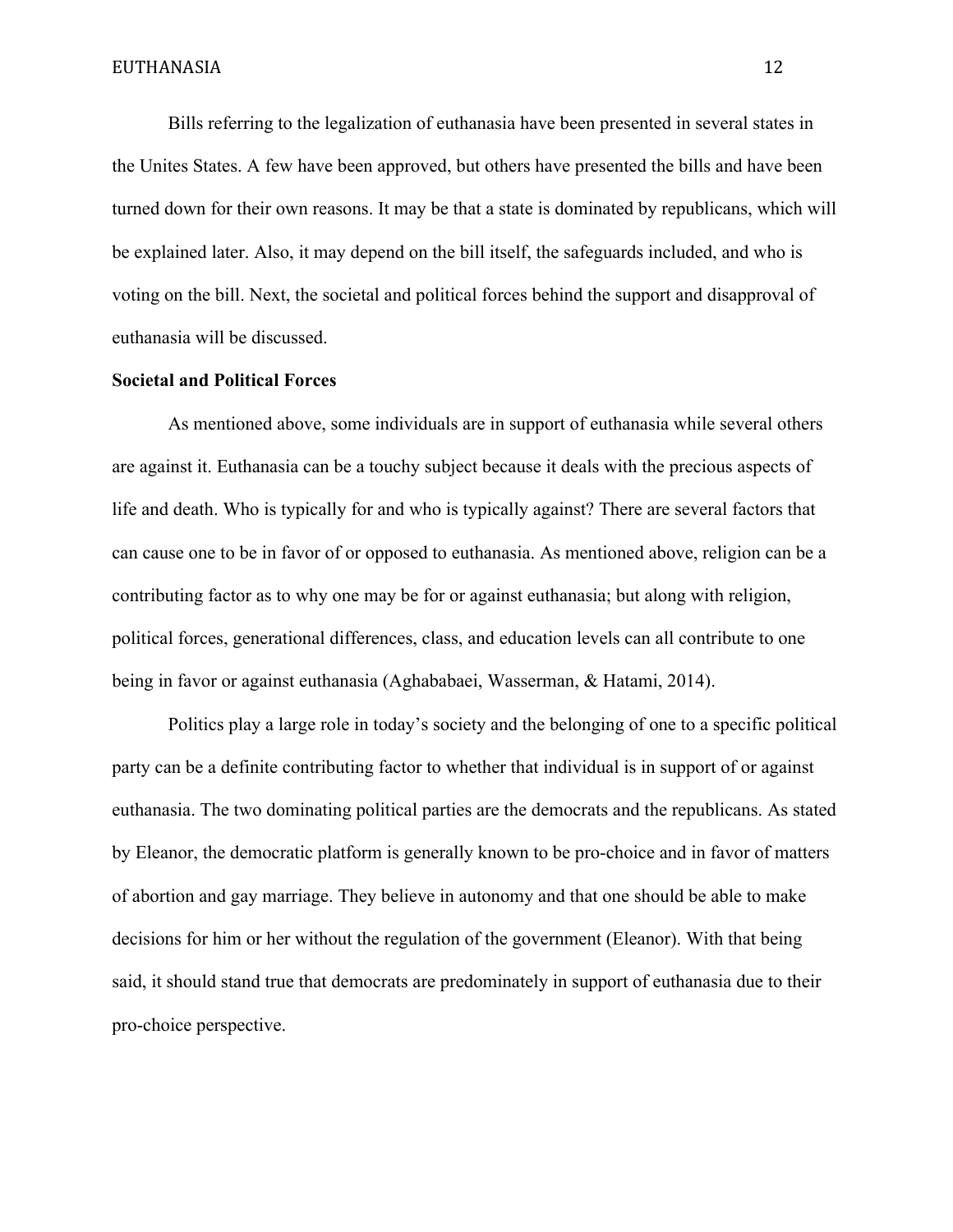On the other hand, republicans are a more of a pro-life party (Eleanor). Eleanor explains that they do not support gay marriage and oppose abortion. They believe that one should cherish life and that the government should not allow euthanasia and the intentional ending of one's life (Eleanor). Therefore, if a state is dominated by republicans, then that could be a reason as to why that state may not allow a bill legalizing euthanasia to pass and become a law.

Another contributing factor to those who may be in support of or against euthanasia is generational differences. There are currently five different generationalists in the society today. First there are traditionalists. Traditionalists are those born before or during the Great Depression. According to Cherry and Jacob (2005), they believe in making decisions based on what has worked in the past and not changing matters if it is not necessary. Traditionalists are generally against euthanasia due to the fact that they believe that life is a precious gift and it should not be taken for granted and should not be taken from anyone (Cherry & Jacob, 2005). Next are the baby-boomers. These individuals were born between 1940 and the 1960 (Cherry  $\&$ Jacob, 2005). Cherry and Jacob (2005) go into more detail and explain that they typically are more conservative and have the same beliefs as the traditionalists when it comes to matters such as euthanasia. Also, baby-boomers and traditionalists tend to be more religious than today's society; therefore, causing them to be more against euthanasia, as explained above (Cherry  $\&$ Jacob, 2005).

Where beliefs and matters begin to change is with the generation xers and the millennials. Cherry and Jacob describe that the generation xers are those born between 1960 and 1989, while the millennials are those born between 1980 and 2000. The millennials are those that are currently the newest members of the workforce. The generation xers and the millennials are more rebellious, skeptical about issues (Cherry & Jacob, 2005). They are not afraid of trying new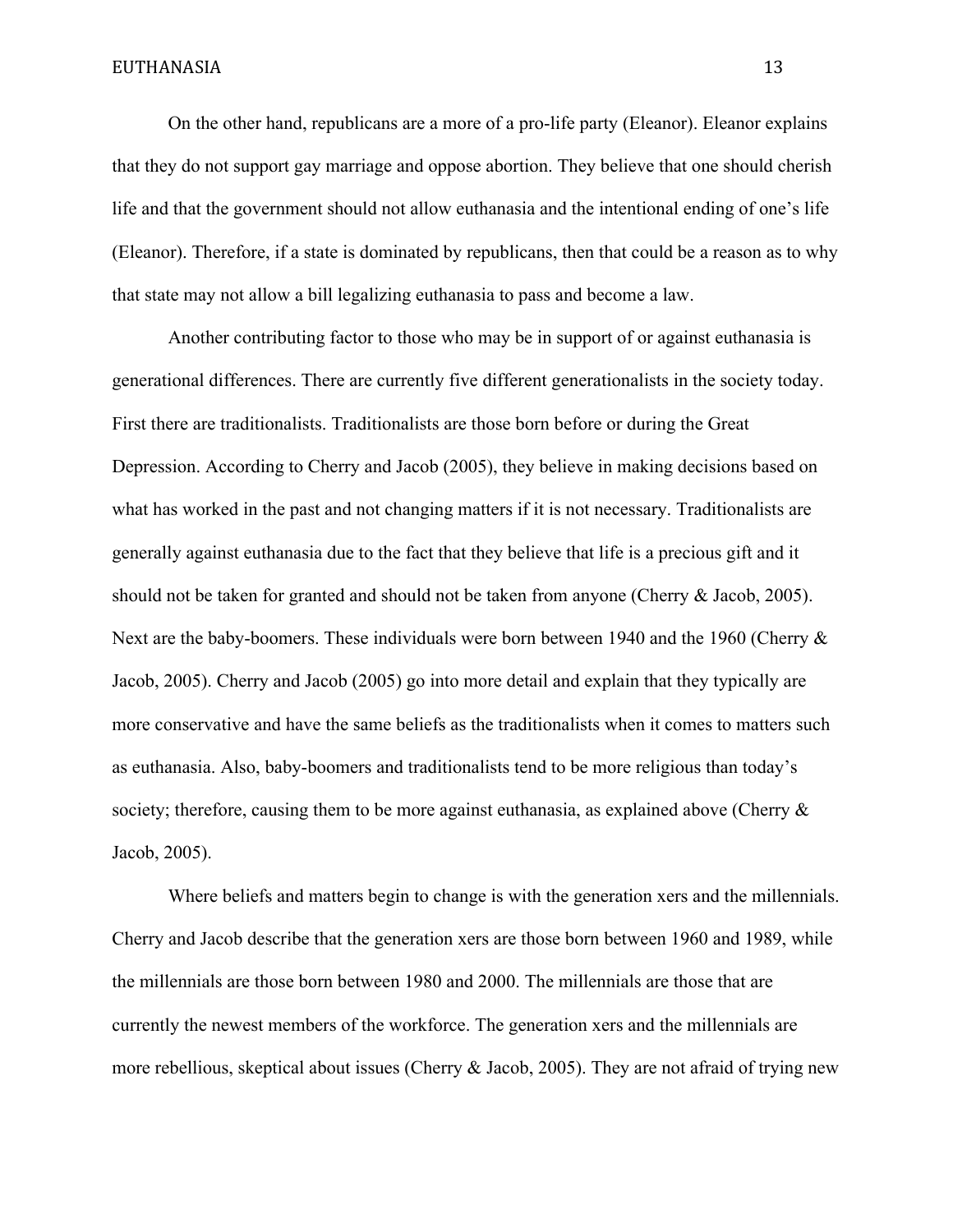ways of doing things and changing things up for a better outcome, rather than simply doing what has always been done (Cherry & Jacob, 2005). It was with the generation xers and the millennials that individuals began to view matters, such as euthanasia, differently and began to push for legalization of euthanasia.

Along with differences between generations, as with any controversial topic, gender places a large role in the opinions of individuals. Men and women tend to differ on opinions due to the different perspectives they each bring to the table. For example, women tend to approach an issue with sensitivity and tend to listen to both sides of the story (Cherry & Jacob). Cherry and Jacob (2005) also explains how men tend to be more goal-oriented and work towards the goal without emotional ties. Remember, both of these are generalist views of men and women, so this does not render true to all men and women, simply the majority.

Wolf (2005) described more about women and their view on euthanasia. According to Wolf (2005), women are more understanding of situations. Women are compassionate and empathetic, unlike their counterparts who do not always put their emotions into what they are doing and simply do what they are supposed to do without thinking about the emotional outcomes. Also, women tend to be more understanding of the burden that one may be to family and friends as the one struggling and needing assistance; therefore, women would be more prone to accepting the practice of euthanasia if the situation was right (Wolf, 2005). Lastly, Wolf (2005) discusses how women are generally more selfless than men and more willing of selfsacrifice for the greater good. With men generally being more selfish, women are more likely to support euthanasia due to the fact that they understand and respect the decisions of others.

Class is another societal factor that plays a role in the support of or the disapproval of euthanasia. Generally, America does not live on a class system and everyone is equal, but it is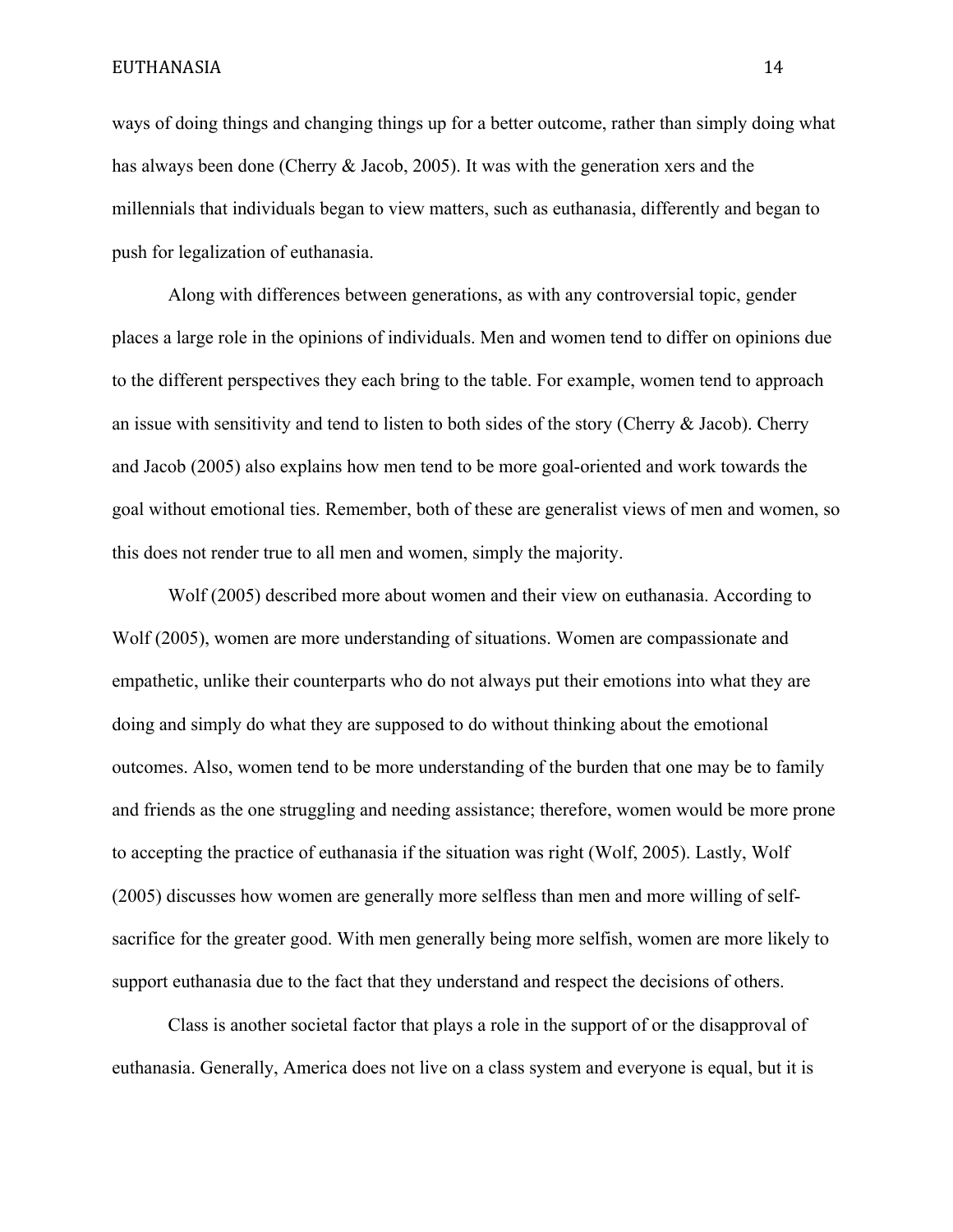found that there are those who live in economically devastated places that view things in a different perspective than those who live in a high-class area. Aghababaei et al. (2014) describe how class plays a role in the support of euthanasia because the individuals in the lower-class societies are struggling more than those is high-class societies and know the true meaning of life. They are more appreciative for their lives than those that are in higher-class societies because those in the high-class societies typically have everything they need or want, and if they are ill they can easily make an appointment to visit their family doctor or visit the local hospital and not worry about the cost it may cause them (Aghababaei et al., 2014). Lower-class individuals tend to live life to the fullest and do not take matters in life for granted like higher-class individuals do (Aghababaei et al., 2014).

On the other hand, the lower-class individuals may not be as educated as those in the higher-class society, so they may not understand what euthanasia entails and how it can affect healthcare, the patient, and the physician. They may only view euthanasia as an act of ending life, rather than seeing the whole picture behind the act of euthanasia (Aghababaei et al., 2014). The higher-class individual may be able to see the full picture and see what the possible effects may be due to the higher level of education obtained; therefore, being more likely to be supporters of euthanasia than those in the lower-class societies (Aghababaei et al., 2014).

### **Financial and Emotional Consequences**

As discussed, Euthanasia has several angles an individual may perceive; but furthermore, what about the financial consequences of keeping a terminal patient alive at all costs and the emotional burden placed on the families and friends of the terminal patient? First, in general, if a patient is at the end of life and is receiving hospice care, the patient is spending anywhere from one hundred to two hundred dollars per day for care (Kim, Han, Kim, & Park, 2015). Do the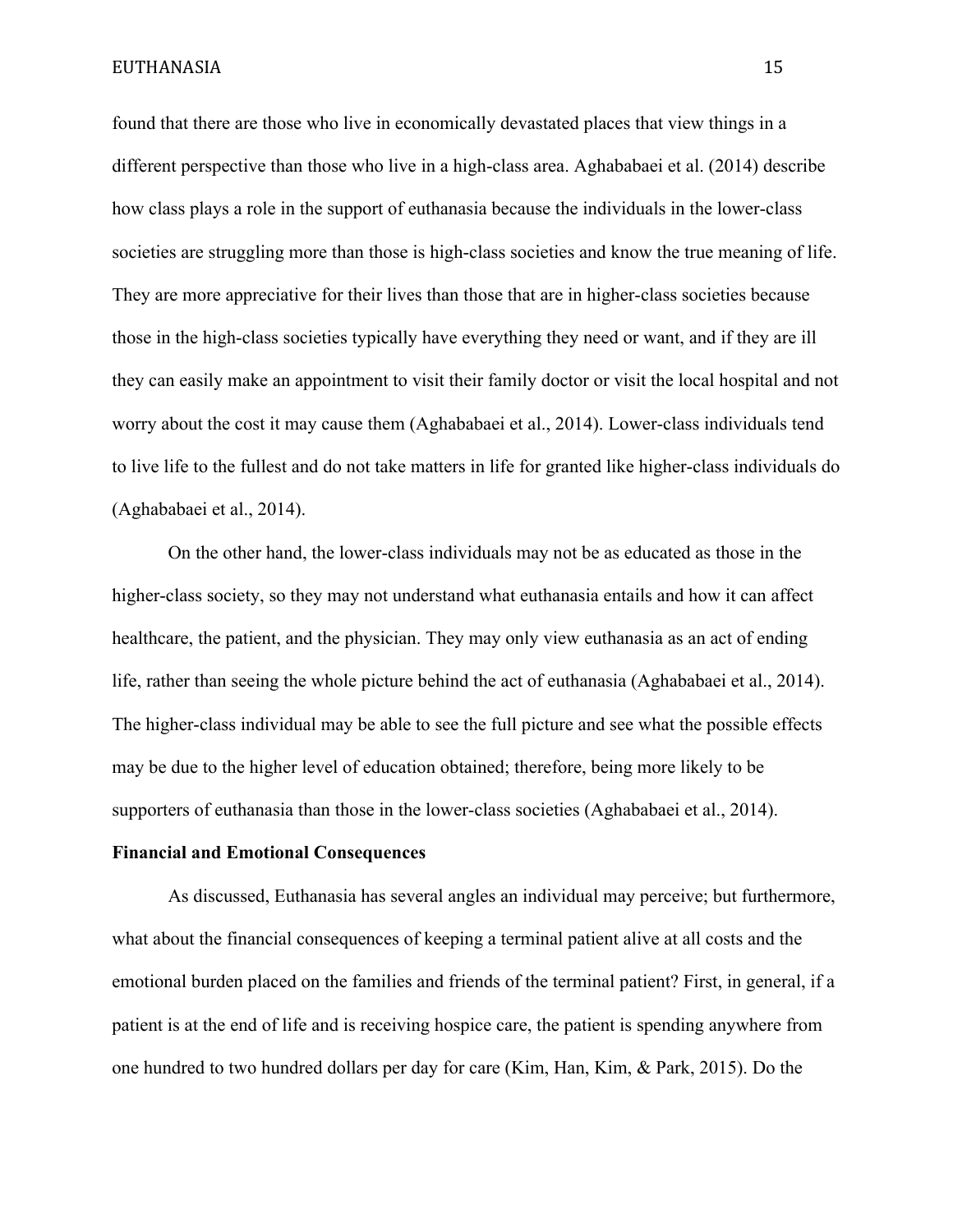math and it comes out to be over fifty thousand dollars per year, and that does not include medications, hospital visits, check ups, and additional equipment the client may need. As stated by Kim et al. (2015), in a hospital setting, especially within the final three months of a terminal patient's life, the inpatient charges are significantly increased. With that being said, is it financially acceptable to keep these terminal patients breathing if they desire otherwise? Is it morally acceptable given the financial burden that will be imposed, in addition to the pain and suffering of the client? It could drastically save money if the option of euthanasia would allow patients to decide to end treatment, but would many patients choose this option?

Most often, if an individual is given a poor prognosis and is told that his or her condition is terminal, he or she will decide to go home for the time remaining and continue with palliative care in the comfort and privacy of his or her own home. If the terminal patient is in need of around-the-clock care, the family may not only be burdened by the financial aspects of hospice care, but they may be burdened by the duty of taking responsibility for the care of the client, and that can be extremely taxing, both physically, emotionally, and financially, on a family. If a family member is given the task of taking care of a terminally ill patient, he or she may have to give up a lot, including work, friends, and time spent with family to be able to give the terminal family member the attention he or she may need. With that being said, would a family be supportive of allowing their terminally ill loved one give up his or her life? It would seem that if a family understood what the terminally ill patient was going through, that they would be supportive in his or her treatment decisions, even if that means termination of life, but the bonds of family go far beyond what can be imagined, so this idea can not be generalized at this time.

While on the subject of emotional distress, what about the physicians performing the euthanization? Do they feel remorse after terminating an individual's life? Stevens (2006)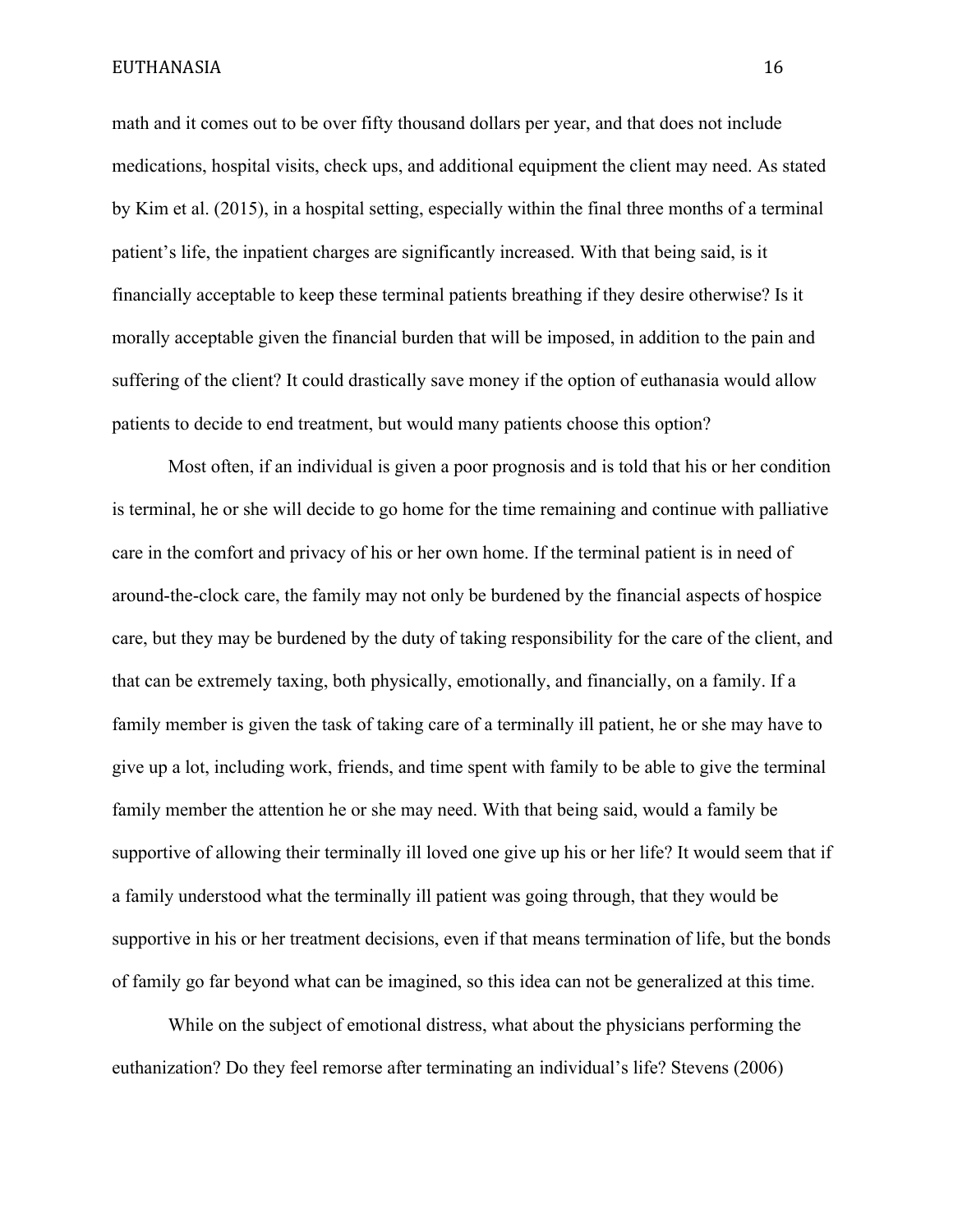performed a study on the effects euthanasia has on the physicians who are actually performing the euthanasia. It was found that in the Netherlands "many physicians who had practiced euthanasia mentioned that they would be most reluctant to do so again" and 75% of the physicians who performed euthanasia on a patient voiced feelings of discomfort (Stevens, 2006, p. 198). So, the physicians in the Netherlands were found to be predominately remorseful about their aid in euthanasia. With that being said, the same study by Stevens (2006) was performed in the United States and it was found that of the physicians who participated in the study, 53% of them reported receiving "comfort from having helped a patient with euthanasia" and only "24% regretted performing euthanasia" (p. 191). This is a significant difference from what was reported by the physicians in the Netherlands. It is unknown of what exactly is the reasoning for these substantial differences, but it could be a difference in religious views, societal values, the gender of the participants, or simply the attitudes of those who participated in the study; but none-the-less, it can be said that the physician should be taken into consideration when it comes to the act and participation in euthanasia (Stevens, 2006).

## **Conclusion**

When it comes to euthanasia, whether one supports the practice or not is controversial due to the many angles one could view it from. One could support it or be against the practice because of religious beliefs, political views, generational differences and gender differences. There are certain laws that regulate the practice of euthanasia, and it simple depends on where an individual resides as to if he or she can receive euthanasia. There are also some financial and emotional consequences when it comes to keeping a terminal patient alive.

Euthanasia is also controversial because there is a fine line as to what euthanasia truly is. A terminal wean or a DNR order can be considered euthanasia to some, while only prescribing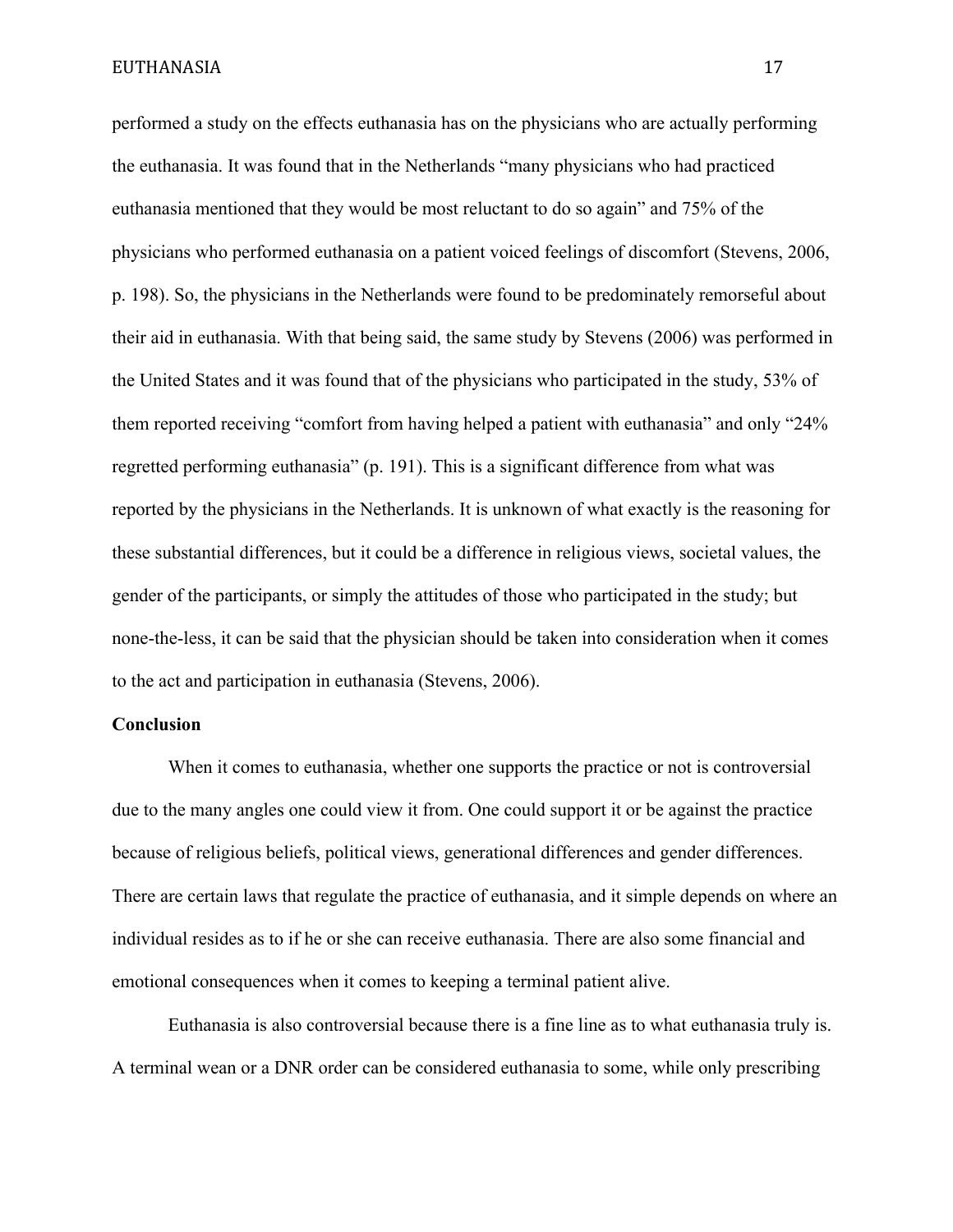and administering lethal doses or lethal medications is euthanasia to others. According to Torr (2000), "intention is key" (p. 28). If a physician's intention is to end a terminal patient's life in order to simply *get it over with* or to kill, then the intentions are all wrong, but if the physician's intentions are to end suffering and is doing so at the request of a competent terminal patient, then the euthanasia may be permissible (Torr, 2000).

Also, is allowing someone to die the same as killing a terminal patient by euthanasia? If one is on his or her deathbed and is ready to die, is allowing one to die the same as providing the lethal doses or lethal medications for a terminal patient who is also on his or her deathbed and is ready to die? Killing one by means of euthanasia versus allowing one to die is another ethical dilemma when it comes to euthanasia. When a patient is terminally weaned, the patient is taken off of the life-sustaining machines and nutrition. The healthcare team is allowing the patient to take over from there, and generally the patient will not last much longer after life-sustaining interventions are discontinued. To some, the act of terminal wean is the same as euthanasia, and to others, it is very different. Torr (2000) describes that providing voluntary euthanasia is a sign of compassion for the patient if the patient asks without the healthcare providers' influence, if the patient is competent, and if the patient is fully informed (p. 18).

Another dilemma with euthanasia is the concern of abuse if it legalized. There would have to be parameters set in place for who would be allowed to use it and for those who would be allowed to practice it. For example, would inmates with life-sentences be allowed to ask for euthanasia? They would basically be on their deathbed and could potentially have the desire to and be ready to die. If those were the parameters, then how would these exclude inmates from abusing euthanasia? Or would inmates be permitted to ask and receive euthanasia? The question that Harrington (2004) asked in her study about the rights of those on death row to volunteer for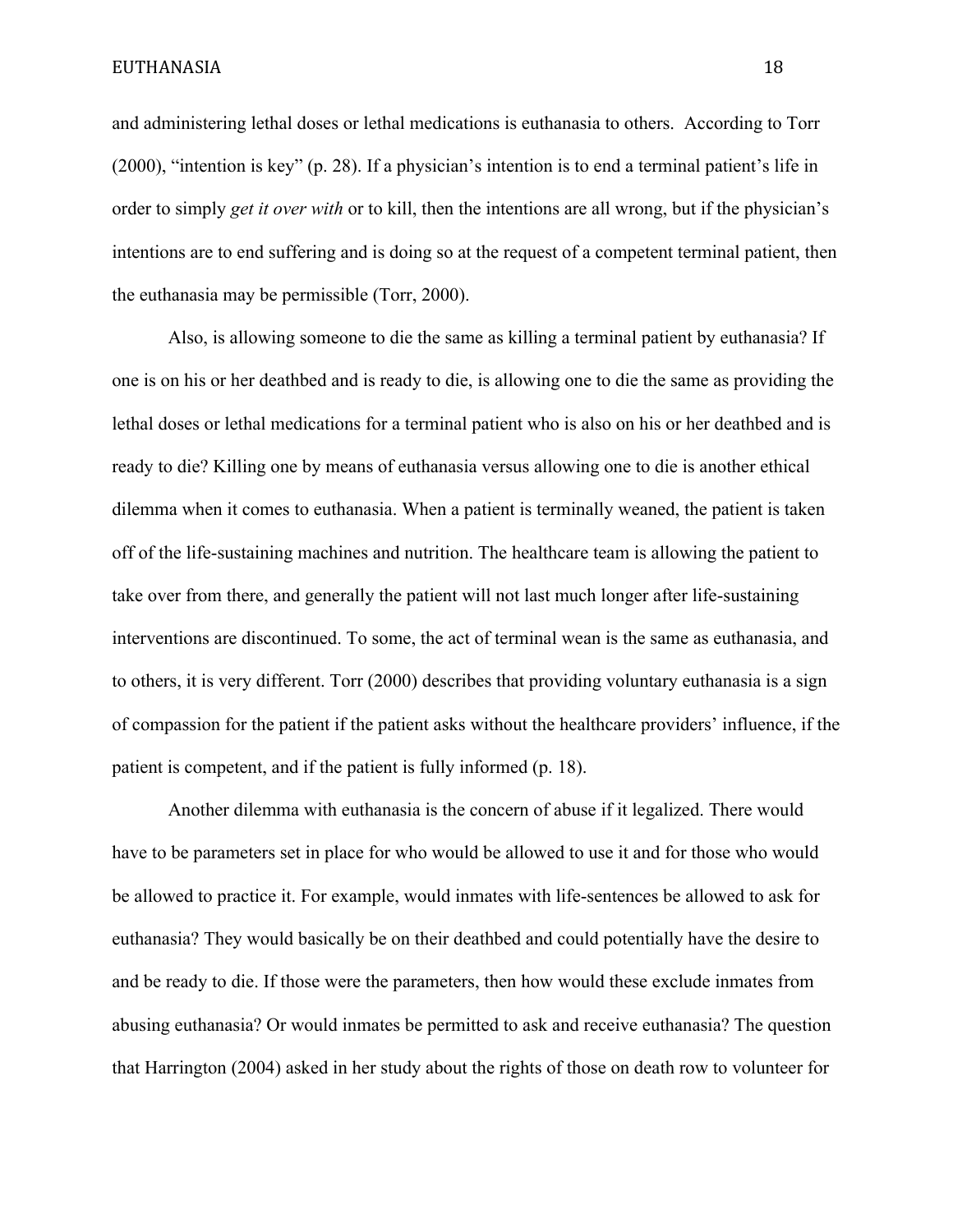execution and be allowed to waive habeas appeals. Harrington (2004) discusses how allowing inmates on death row to volunteer could allow them to uphold what dignity they have left, give them autonomy, and self-esteem but should inmates really be allowed these things? Also, many inmates suffer from mental illness and it is said the conditions that most death row inmates live in can "significantly alter inmates' abilities to make rational life-and-death decisions" (Harrington, 2004, p. 1110). Therefore, if euthanasia were to be legalized, the use and abuse of such practice would need to be regulated by the government by providing who can and who cannot ask for euthanasia in writing.

Regarding the laws of euthanasia in the United States alongside the political and society influences on its legalization, it in interesting to see what states have legalized it and who has not. As discussed above, democrats are more likely to be in favor of euthanasia due to their belief of personal choice, while republicans are typically against euthanasia because they are more pro-life. The states that legalized euthanasia, as stated above, are Oregon, Washington, Montana, Vermont, and New Mexico. Of those five states, four of the five are predominantly democratic, with Montana being the one with republicans in the majority (Chokshi, 2014). Also, California is currently working on legalizing euthanasia due to the case of Brittney Maynard and California is also dominated by democrats (Chokshi, 2014). Therefore, excluding Montana, the fact that the democratic states have legalized or are working towards legalizing euthanasia proves that political views can be a great influence on the legalization of euthanasia.

Levy, Azar, Huberfeld, Siegel, and Strous (2012) explain that physicians are to heal and prevent suffering, so euthanasia tends to be engaged because the physicians and nurses have a humanistic desire to end a patient's suffering and pain. Everyone has felt pain, and mostly everybody does not enjoy being in pain; therefore, some say that is it ethically and morally right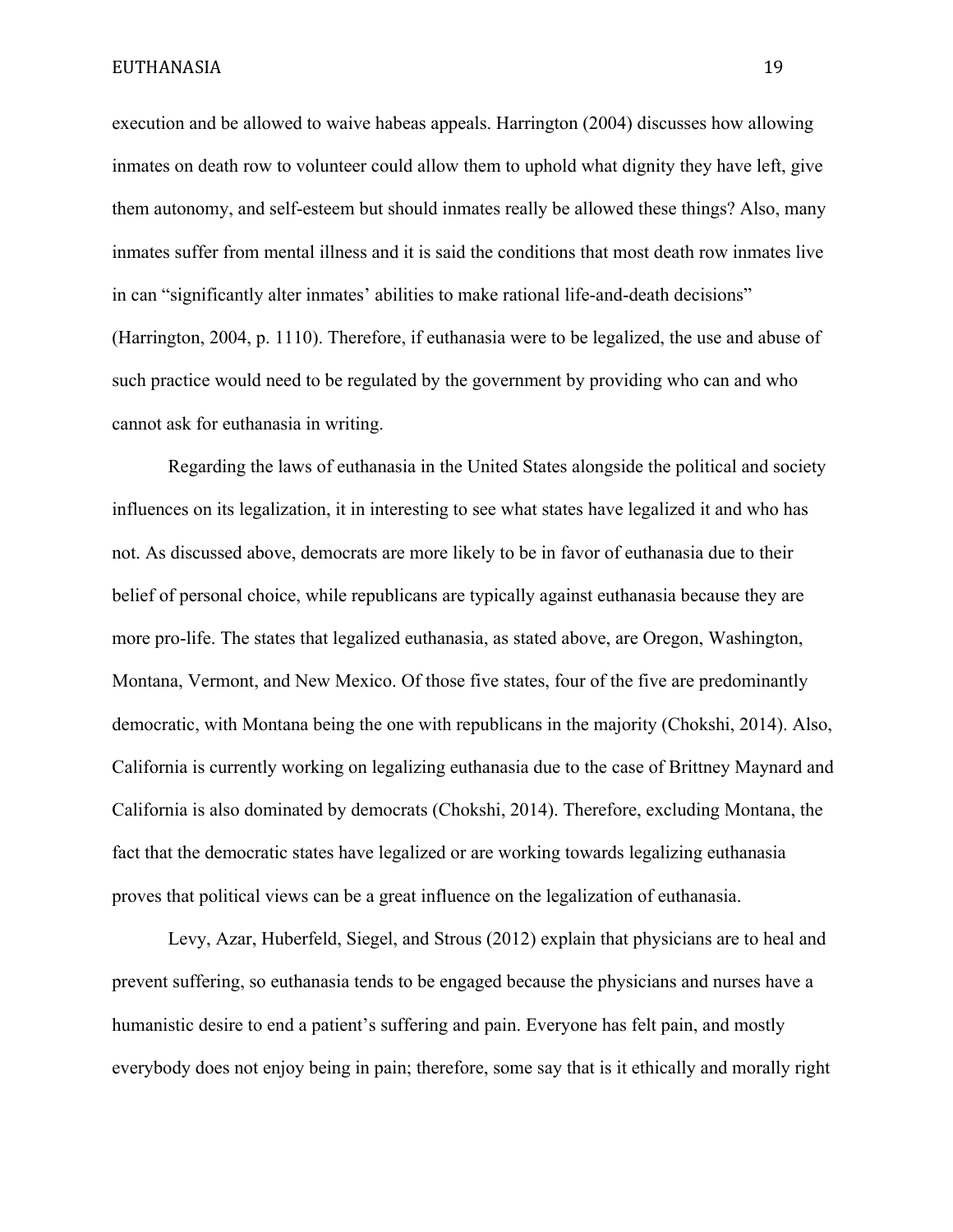for the physicians to respect the patient and his or her decisions when it comes to his or her life. Not only does euthanasia relate to physicians and the medical field, but it also is connected to politics and the government, as well as sociology and psychology.

Euthanasia is a controversial topic and is deserving of more research and discussion on its legalization. Do patients deserve the right to choose their destiny or should the government continue to make laws against euthanasia? Autonomy and the patient's rights are important aspects of how treatment is provided, so how is euthanasia any different than respecting the patient's right to refuse or accept treatment? These are just a few of the many questions that continue to lurk around about euthanasia, and may never be able to have a definite answer due to differences of opinions and beliefs of individuals, but research and discussion can change how the government forbids or allows euthanasia, which is turn would allow the patients the autonomy they rightfully deserve.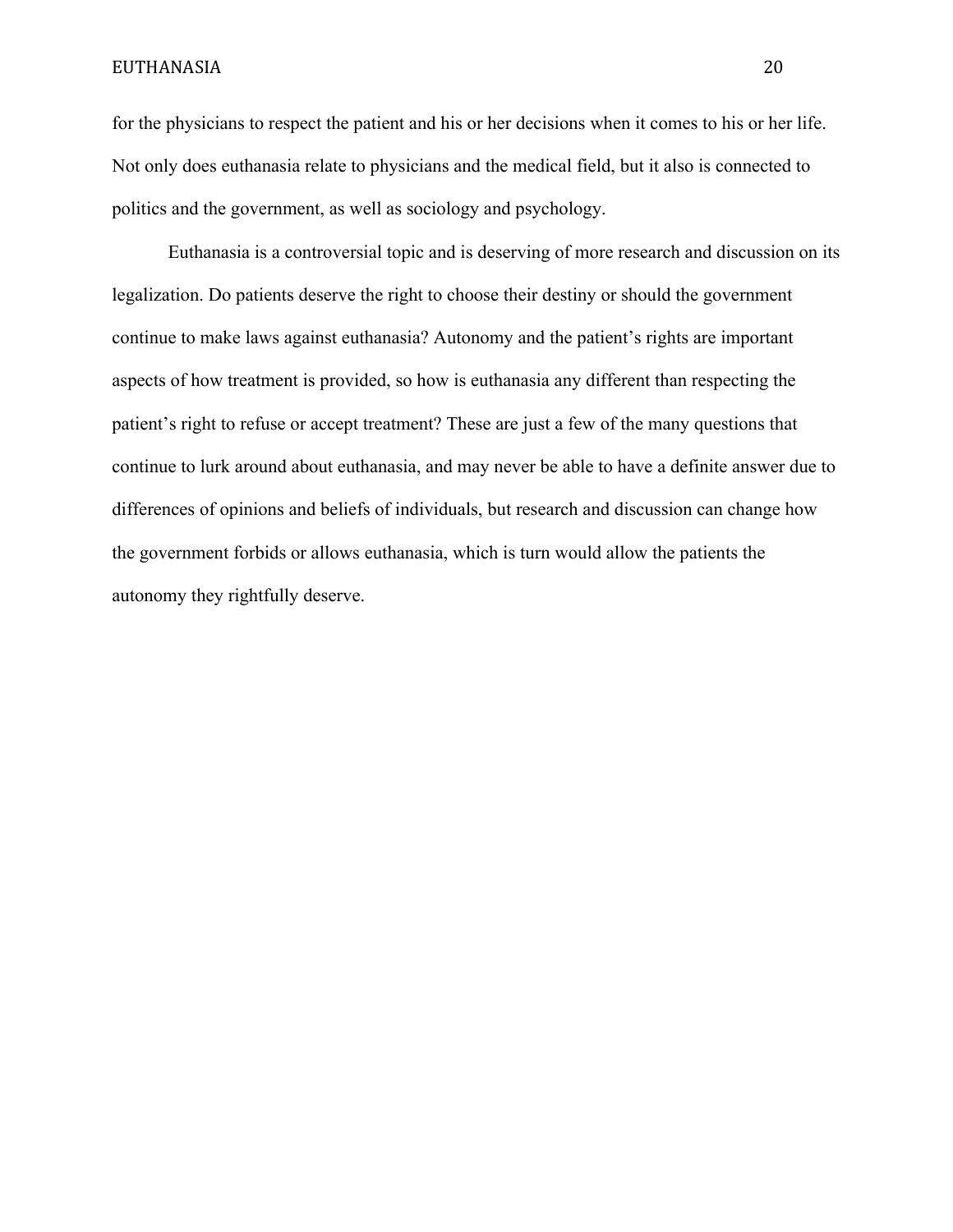#### References

- Aghababaei, N., Wasserman, J. A., & Hatami, J. (2014). Personality factors and attitudes toward euthanasia in Iran: implications for end-of-life research and practice. *Death Studies*, *38*(1- 5), 91-99. doi:10.1080/07481187.2012.731026
- Baker, J., DeVries, M., Hodges, A., Hollmann, A., Keefer, M., Keefer, S., . . . White, J. (2008). *Live: Holy bible*. Loveland, CO: Tyndale House Publishers.
- Cherry, B., & Jacob, S. R. (2005). *Contemporary nursing: Issues, trends, & management*. St. Louis, Mo: Elsevier Mosby.

Chokshi, N. (2014, February 6). Map: The most Democratic and Republican states. Retrieved November 2, 2015, from https://www.washingtonpost.com/blogs/govbeat/wp/2015/02/06/map-the-mostdemocratic-and-republican-states/

- Eleanor. (n.d.). Differences Between Democrats and Republicans. Retrieved November 30, 2015, from http://www.enkivillage.com/differences-between-democrats-andrepublicans.html
- Emanuel, E. (1994). The history of euthanasia debates in the United States and Britain. *Annals Of Internal Medicine*, *121*(10), 793-802.
- Firger, J. (2015, March 25). Family releases final Brittany Maynard video as Calif. debates right to die. *CBS News.* Retrieved from http://www.cbsnews.com/news/brittany-maynardvideo-california-debates-right-to-die-law/
- Firth, S. (2005). End-of-life: a Hindu view. *Lancet*, *366 North American Edition*(9486), 682-686 5p.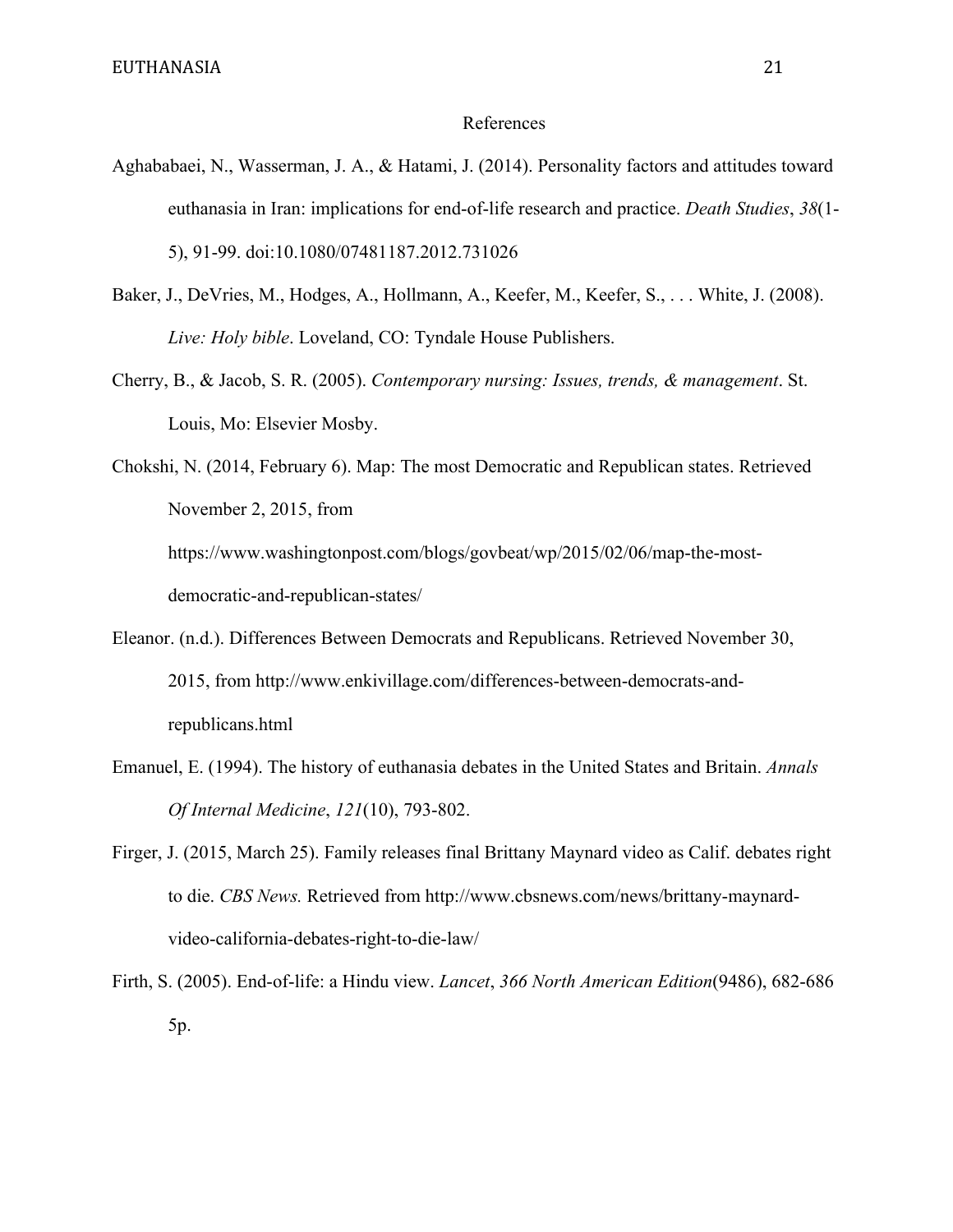- Gielen, J., van den Branden, S., & Broeckaert, B. (2009). Religion and nurses' attitudes to euthanasia and physician assisted suicide.*Nursing Ethics*, *16*(3), 303-318. doi:10.1177/0969733009102692
- Harrington, C. L. (2004). Mental competence and end-of-life decision making: death row volunteering and euthanasia. *Journal Of Health Politics, Policy And Law*, *29*(6), 1109- 1151.
- Kids in the House. (n.d.). Retrieved from http://kids.clerk.house.gov/gradeschool/lesson.html?intID=17
- Kim, S. J., Han, K. T., Kim, T. H., Park, E. C. (2015) Does hospital need more hospice beds? Hospital charges and length of stays by lung cancer inpatients at their end of life: A retrospective cohort design of 2002–2012. *Palliative Medicine*, *29*(9), 808-816 9p. doi:10.1177/0269216315582123
- Levy, T. B., Azar, S., Huberfeld, R., Siegel, A. M., & Strous, R. D. (2013). Attitudes towards euthanasia and assisted suicide: a comparison between psychiatrists and other physicians. *Bioethics*, *27*(7), 402-408. doi:10.1111/j.1467-8519.2012.01968.x
- Oregon Death with Dignity Act: A History. (n.d.). Retrieved November 22, 2015, from https://www.deathwithdignity.org/oregon-death-with-dignity-act-history/
- Ozcelik, H., Tekir, O., Samancioglu, S., Fadiloglu, C., & Ozkara, E. (2014). Nursing students' approaches toward euthanasia. *Omega*,*69*(1), 93-103. doi:10.2190/OM.69.1.f
- Rich, E. (1997). Euthanasia and assisted suicide. *Journal Of The New York State Nurses Association*, *28*(2), 8-11.
- Stevens, K. J. (2006). Emotional and psychological effects of physician-assisted suicide and euthanasia on participating physicians.*Issues In Law & Medicine*, *21*(3), 187-200.